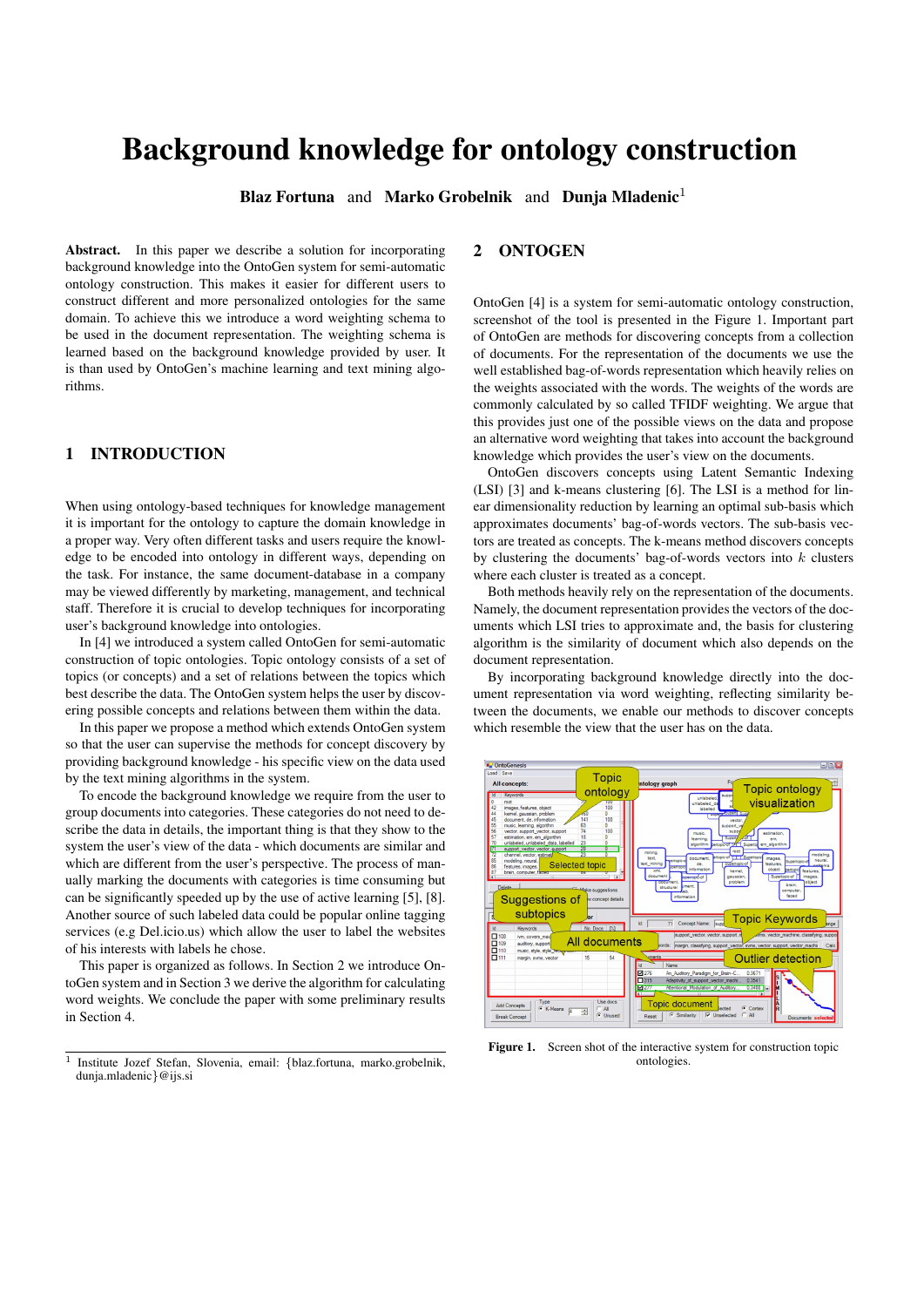#### 3 WORD WEIGHTING

## 3.1 Bag-of-Words and Cosine Similarity

Most commonly used representation of the documents in text mining is bag-of-words representation. Let  $V = w_1, \ldots, w_n$  be vocabulary of words. Let  $TF_k$  be the number of occurrences of the word  $w_k$  in the document. In the bag-of-words representation a single document is encoded as a vector  $x$  with elements corresponding to the words from a vocabulary, eg.  $x^k = TF_k$ . These vectors are in general very sparse since the number of different words that appear in the whole collection is usually much larger than the number of different words that appear inside one specific document.

Measure usually used to compare text documents is the cosine similarity and is defined to be the cosine of the angle between two documents' bag-of-words vectors,

$$
sim(\mathbf{x}_i, \mathbf{x}_j) = \frac{\sum_{k=1}^n \mathbf{x}_i^k \mathbf{x}_j^k}{\sqrt{\sum_{k=1}^n \mathbf{x}_i^k \mathbf{x}_i^k} \sqrt{\sum_{k=1}^n \mathbf{x}_i^k \mathbf{x}_i^k}}.
$$
 (1)

Performance of both bag-of-words representation and cosine similarity can be significantly improved by introducing word weights. Each word from vocabulary  $V$  is assigned a weight and elements of vectors  $x_i$  are multiplied by the corresponding weights.

As we already mentioned, our approach is based on the word weights being the key to viewing the same data from different angels. We can use the weights to store the background knowledge since the weights define which words are important.

## 3.2 TFIDF

Most of the research on word weighting schemas was traditionally done in the information retrieval community. A typical goal in information retrieval is to find the most relevant document from the document collection for a given query. Many popular methods from information retrieval are based on measuring cosine similarity between the documents and a query and their performance can be significantly improved by appropriate weighting of the words.

Most of the popular methods for this task developed in last decades do not involve learning. Word weights are calculated by predefined formulas from some basic statistics of the word frequencies inside the document and inside the whole document collection [10]. These methods are base on intuition and experimental validation.

The most widely used is the TFIDF weighting schema [10] which defines elements of bag-of-words vectors with the following formula:

$$
\mathbf{x}_i^k = TF_k \cdot \log(N \cdot IDF_k). \tag{2}
$$

The intuition behind this weighting schema is that the words which occur very often are not so important for determining if a pair of documents is similar while a not so frequent words occurring in the both documents is a strong sign of similarity. The TFIDF weighting can be easily modified to include category information by replacing IDF and number of documents with ICF and number of categories.

There are many extensions of this schema most famous being Okapi weighting schema [9] which we will skip here since it does not incorporate category information.

#### 3.3 SVM Feature Selection

As we will see in the next chapter a different approach can also be taken for generating word weights based on feature selection methods. Feature selection methods based on Support Vector Machine

(SVM) [2] has been found to increase the performance of classification by discovering which words are important for determining the correct category of a document [1].

The method proceeds as follow. First linear SVM classifier is trained using all the features. Classification of a document is done by multiplying the document's bag-of-words vector with the normal vector computed by SVM,

$$
x^T w = x^1 w^1 + x^2 w^2 + \ldots + x^n w^n,
$$
 (3)

and if the result is above some threshold  $b$  then the document is considered positive. This process can also be seen as voting where each word is assigned a vote weight  $w<sup>i</sup>$  and when document is being classified each word from the document issues  $x^i w^i$  as its vote. All the votes are summed together to obtain the classification. A vote can be positive (document should belong to the category) or negative (the document should not belong to the category).

A simple and naive way of selecting the most important words for the given category would be to select the words with the highest vote values wi for the category. It turns out that it is more stable to select the words with the highest vote  $x^i w^i$  averaged over all the positive documents.

The votes  $w^i$  could also be interpreted as word weights since they are higher for the words which better separate the documents according to the given categories.

#### 3.4 Word Weighting with SVM

The algorithm we developed for assigning weights using SVM feature selection method is the following:

- 1. Calculate a classifier for each category from the document collection (one-vs-all method for multi-class classification). TFIDF weighting schema can be used at this stage. Result is a set of SVM normal vectors  $W = \{w_j; j = 1, \ldots, m\}$ , one for each category.
- 2. Calculate weighting for each of the categories from its classifier weight vector. Weights are calculated by averaging votes  $x^i w^i$ across all the documents from the category. Only weights with positive average are kept while the negative ones are set to zero. This results in a separate set of word weights for each category. By  $\mu_k^j$  we denote weight for the k-th word and j-th category.
- Weighted bag-of-words vectors are calculated for each document. Let  $C(d_i)$  be a set of categories of a document  $d_i$ . Elements of vector  $x_i$  are calculated in the following way:

$$
\mathbf{x}_i^k = \left(\sum_{j \in C(d_i)} \mu_k^j\right) \cdot TF_k \tag{4}
$$

This approach has another strong point. Weights are not only selected so that similarities correspond to the categories given by the user but they also depend on the context. Let us illustrate this on a sample document which contains words "machine learning". If the document would belong to category "learning" then the word "learning" would have high weight and the word "machine" low weight. However, if the same document would belong to category "machine learning", then most probably both words would be found important by SVM.

#### 4 PRELIMINARY RESULTS

#### 4.1 Reuters RCV1 Dataset

As a document collection for testing our method we chose Reuters RCV1 [7] dataset. The reason for which we chose it is that each news